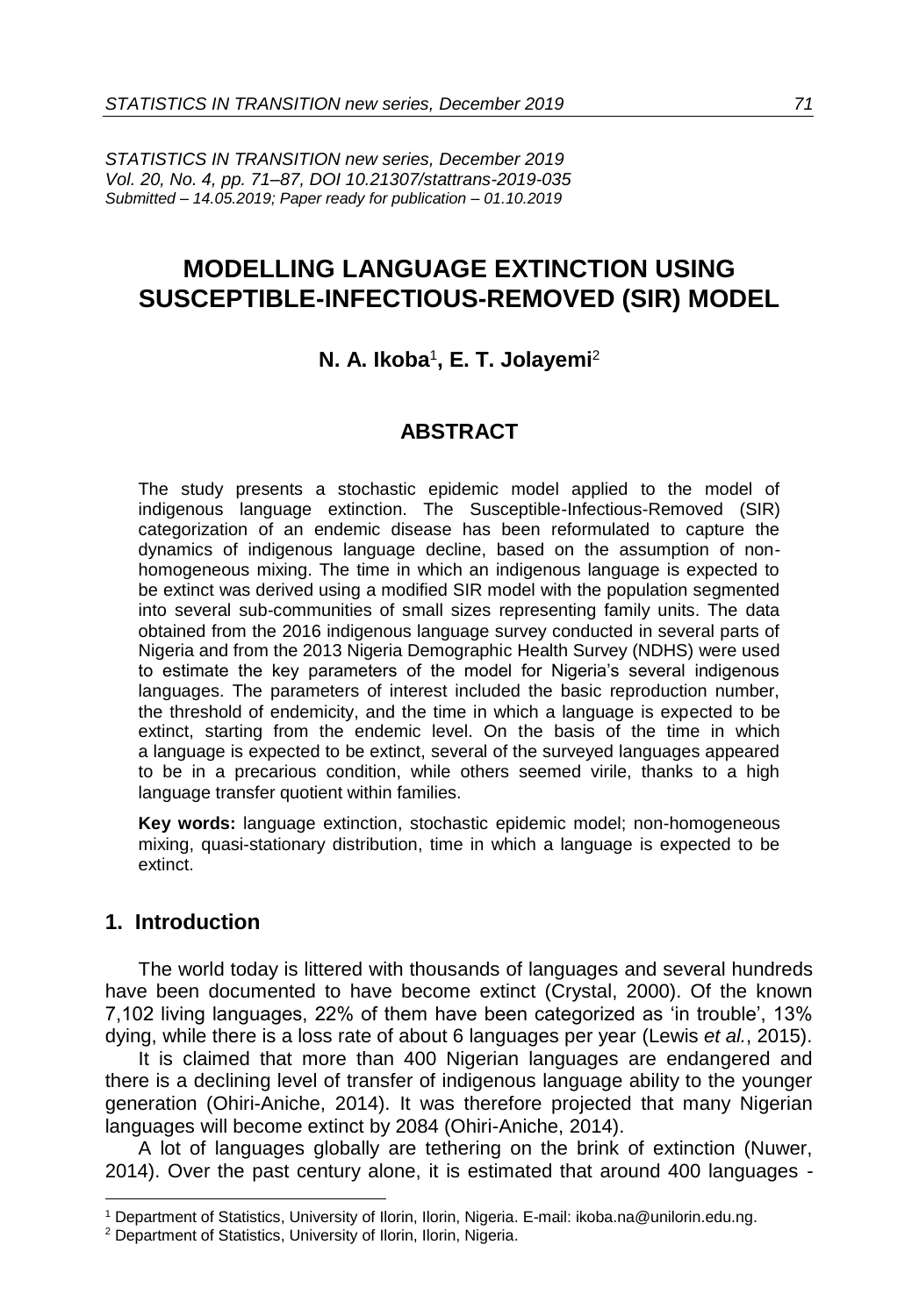about one every three months - have gone extinct, and it is estimated that 50% of the world's remaining  $6,500$  languages will be gone by the end of the  $21^{st}$  century (Nuwer, 2014).

Languages usually reach the point of crisis after being displaced by a socially, politically and economically dominant one. Sometimes, especially in immigrant communities, parents will decide not to teach their children their heritage language, perceiving it as a potential hindrance to their success in life (Nuwer, 2014).

The problem of declining use of indigenous languages at the expense of global languages like English and French has become much pronounced in previously colonized countries in the developing world.

While there is a common view that many indigenous languages are dying, the depth of the problem is yet to be sufficiently captured, as there has been minimal use of scientific approaches to reflect the gravity of the problem especially among indigenous languages of sub-Saharan Africa. Thus, the desire to provide an analytical model that sufficiently captures the language decline in a society over an extended period of time is the main motivation for this research.

A research that motivated the pursuit of language modelling using epidemic models is the work of Daley and Kendall (1964) which modelled the spread of rumours using the basic SIR epidemic model.

The main focus in the adaptation of stochastic epidemic models to study the decline of indigenous languages is to derive conditions under which the indigenous language can be propagated without the threat of extinction. In other words, it is of interest to estimate thresholds above which such languages will continue to survive with minimal fluctuations around the threshold.

The SIR model was originally used to model the dynamics of an epidemic within a population consisting of susceptible individuals (S), infectious individuals (I) and those who have recovered or are removed (R) and could no longer contribute to the spread of the epidemic. There are numerous versions of the SIR epidemic model to capture different disease dynamics for both closed populations and populations that incorporate demographic turnover.

Under the context of indigenous language decline in a community, using the principle of the SIR epidemic model, the susceptible group is viewed as all children born into the community; the infectious group corresponds to children who later acquire indigenous language ability; while the removed group contains those who exit the community either through death or migration.

There are several useful similarities between the study of epidemics and language decline, with seemingly opposite objectives. While under the epidemic context, the goal of modelling is to ensure the termination of the spread of the disease in the population, in the context of language modelling, the goal is to ensure continuous propagation of the language to enhance its survival in the population. It is noted that this is a novel application of stochastic epidemic models to capture indigenous language dynamics. A search of the literature reveals that there are seemingly no papers applying epidemic models in the area of indigenous language extinction. A few of the relevant researches germane to this study are now presented.

Trapman and Bootsma (2009) established a relation between the spread of infectious diseases and the dynamics of the M/G/1 queueing system with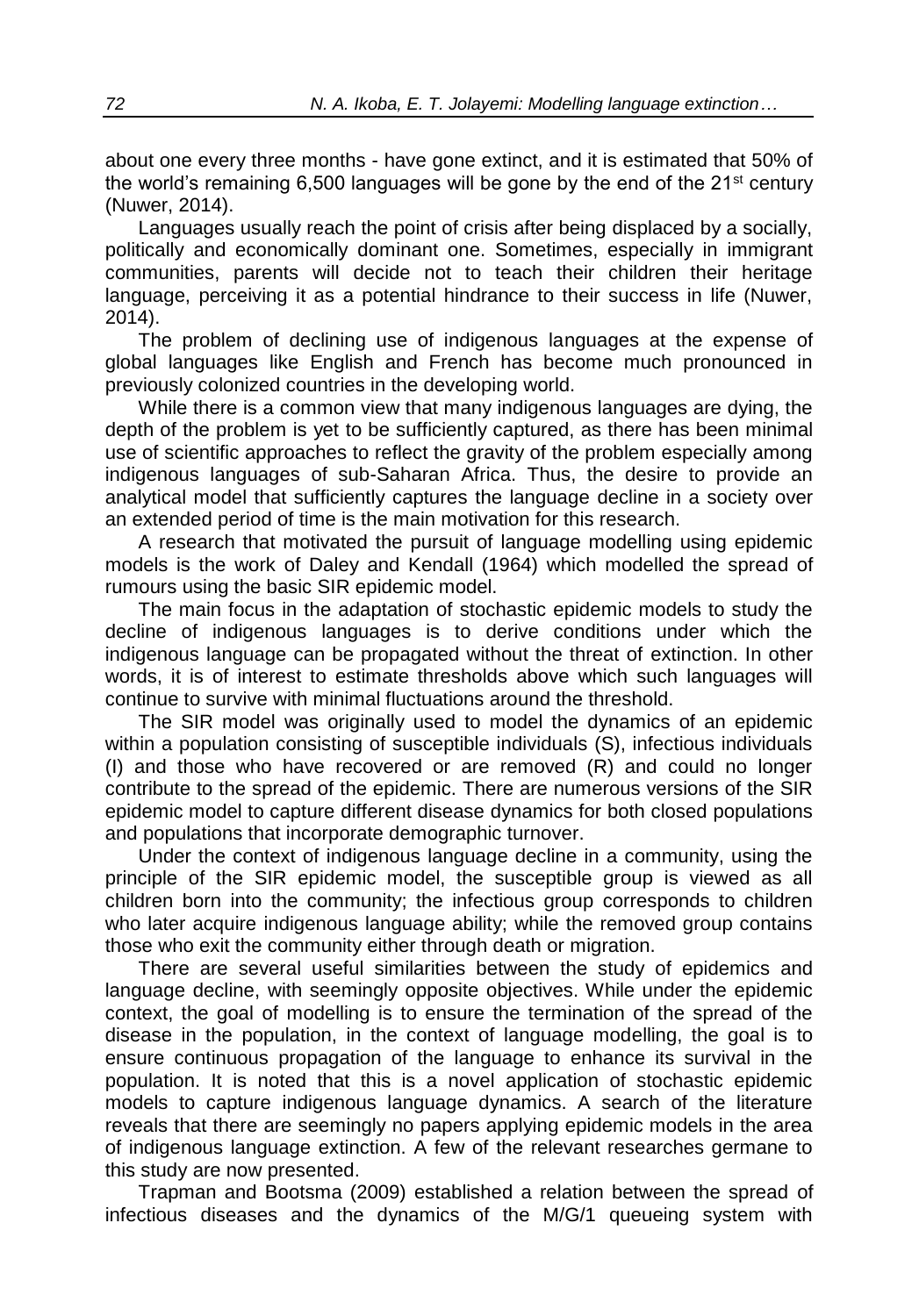processor sharing. They showed that the number of infectious individuals in a standard SIR epidemic model at the moment of first detection of the epidemic was geometrically distributed. They derived the distribution of the number of infectious individuals at the moment of first detection in a broad class of epidemics in large populations.

An inherent relationship exists between infectious diseases and human populations, as reflected by Dobson and Carper (1996). The relationship can be extended to that of languages and human populations.

Allen and Burgin (2000) compared the dynamics of some deterministic and stochastic discrete-time epidemic models with fixed and varying population. In some cases, the time to extinction was very long, and in such cases, if the probability distribution is conditioned on non-extinction, then for values of the basic reproduction number  $R_0 > 1$ , there exists a quasi-stationary distribution whose mean agrees with the deterministic endemic equilibrium. The expected duration of the epidemic was also investigated numerically.

Ball and Lyne (2000) analyzed the spread of an SIR epidemic in a closed, finite population using a household model. Both local and global infection was possible within the population. We are interested in such household models that could be modified to fit the goals of language modelling.

Nasell (2002) studied several stochastic models with demography for various endemic infections. Approximations of the quasi-stationary distributions and expected time to extinction were derived for the SI, SIS, SIR and SIRS models. The approximations were valid for sufficiently large population sizes, and in comparison with corresponding deterministic models, the stochastic models provided realistic parameter estimates.

Nasell (2005) examined quasi-stationarity and time to extinction for the classic endemic model, with focus restricted to the transition region in the parameter space where the quasi-stationary distribution is non-normal. An approximation of the marginal distribution of the infected individuals in quasi-stationarity was proposed. Simulation results showed that the analytical approximations performed reasonably.

Verdasca et. al (2005) studied the effect of spatial correlations on the spread of infectious diseases using a stochastic SIR model on complex networks. Heavy stochastic fluctuations tend to limit the utility of deterministic models under such circumstances.

Lindholm and Britton (2007) studied an SIR model with the population subdivided into k sub-communities of equal sizes n, assumed large. Lindholm and Britton (2007) model provides a useful platform for the adaptation of epidemic modelling to language extinction. The general SIR model with homogeneous mixing is called SIR-HM and the SIR model with heterogeneous mixing in which the population is divided into sub-communities is called SIR-SC (Lindholm and Britton, 2007).

Burr and Chowell (2008) analyzed SEIR-type models under the assumption of non-homogeneous mixing. Their goal was to evaluate possible retrospective signatures of non-homogeneous mixing behaviour. From simulated outbreaks, it was concluded that such signatures can detect non-SEIR-type behaviour in some of the social structures considered.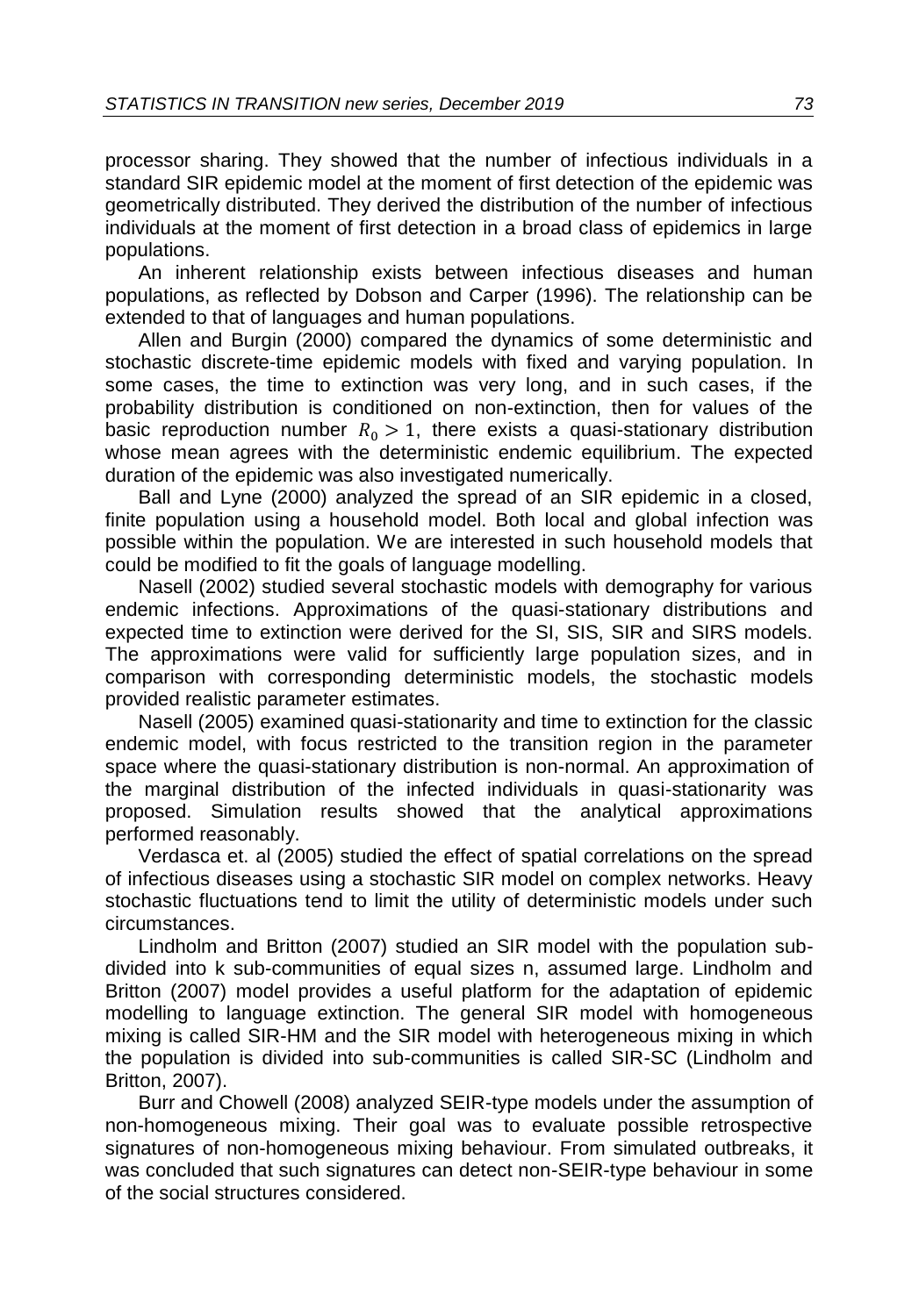Schwartz et. al (2009) investigated random extinction processes in a class of epidemic models, examining the rate of disease extinction as a function of disease spread. It was shown that the effective entropic barrier for extinction in a SIS model displays scaling with the distance to the bifurcation point, with an unusual critical component. Analytical results were compared with numerical simulations and were found to be good.

Billings et. al (2013) considered the effect of randomly distributed intervention as disease control on large finite populations, and showed how intervention control modulates the expected time to extinction, which in turn was a function of population size and rate of infection spread.

In section two, the relevant SIR model is conceptualized to capture the language decline dynamics. The model analysis is also presented, and estimates of the quasi-stationary distribution, threshold of endemicity and expected time to extinction are obtained. The model parameter estimation from survey and historical data is also presented in section 3. The results from an indigenous language survey carried out in some parts of Nigeria in order to determine the extinction status of some Nigerian languages are presented and discussed in section 3. Finally, our conclusions are presented in section 4.

## **2. SIR model with demography for language extinction**

The main interest motivating the adaptation of the relevant SIR model to study indigenous language extinction is the very close relationship between epidemics and languages with regards to extinction. When demographic turnover and heterogeneities in the population are incorporated into SIR models for endemic diseases with infectious periods that are of the same order as the lifetime distribution of individuals, it is seen that such scenario will sufficiently capture the indigenous language decline dynamics in a population.

### **2.1. Description of the SIR model with demography and heterogeneous mixing**

One of the fundamental assumptions of the standard SIR epidemic model is that the population is a closed one, that is, there is no demographic turnover (births, deaths, migrations) in the population. For the SIR model with demography, this assumption is relaxed in that there can be births of susceptible individuals into the population and also deaths or migration out of the population. This relaxed assumption therefore introduces population dynamics as a component of the evolution of the epidemic.

The SIR model with demography provides a useful adaptation of endemic diseases modelling to capture the decline of languages with some modifications. Andersson and Britton (2000) provided an excellent description of the SIR model with demography, stressing its appropriateness in modelling endemic diseases, which have a long infectious period in relation to the lifetime of the individual. They noted that when modelling the spread of an endemic disease in a very large population, demographic turnover cannot be ignored. A disease is called endemic if it is able to persist in a population for a long time, without the need of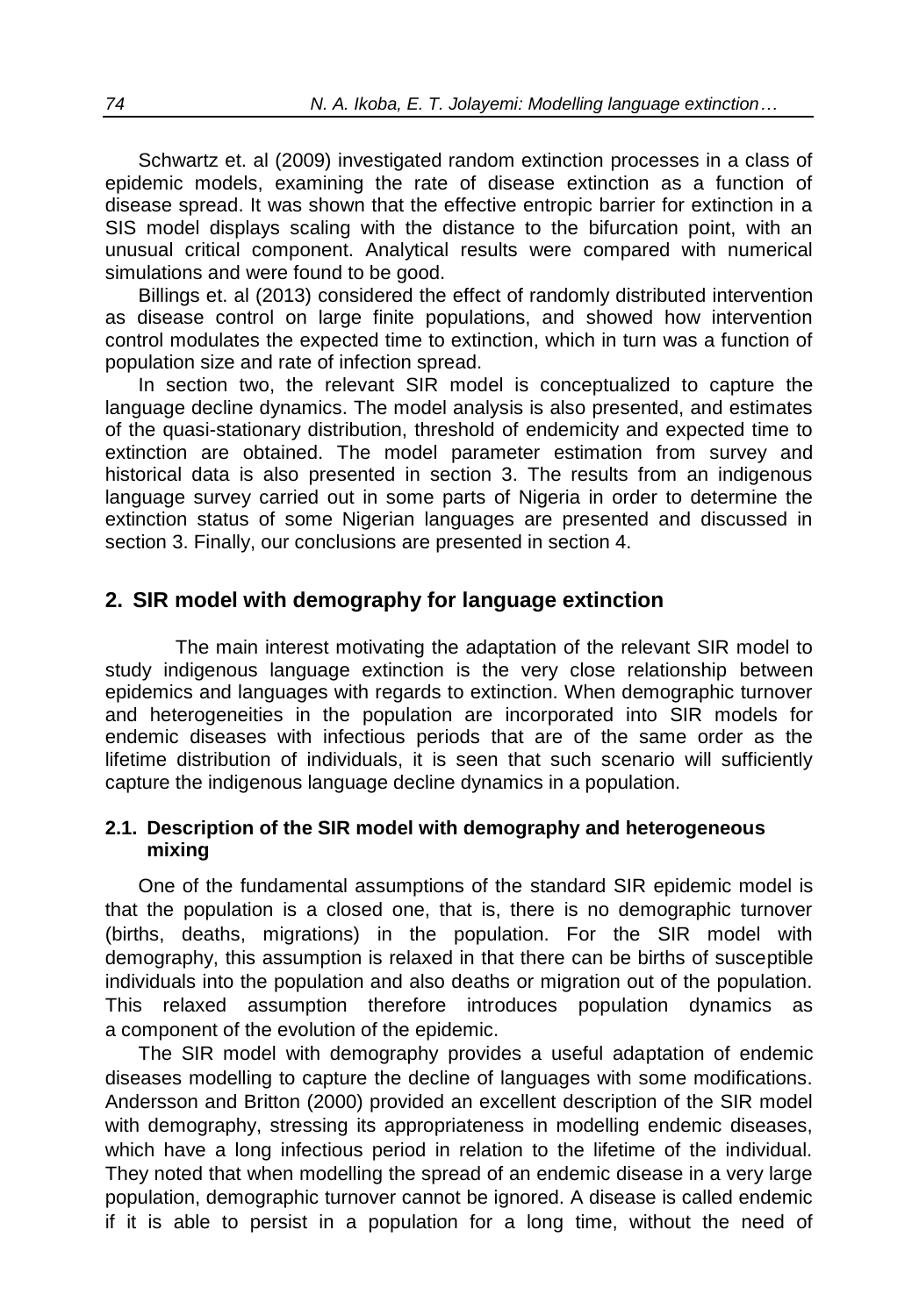introducing new infectious individuals from some external population (Lindholm, 2007). When the susceptible population in a large community is augmented fast enough through births and/ or migrations, the epidemic tends to persist for a very long time even without the introduction of new infectious individuals into the population.

For the language scenario, the assumption is imposed that the infectious period and the residual lifetime of the individual coincide. In fact, the overall lifetime of an individual is the sum of the language acquisition (latency) period and the infectious period. The system is viewed at specified epochs.

The focus in the adaptation of stochastic epidemic models to study the decline of indigenous languages is to derive conditions under which the indigenous language can be propagated without the threat of extinction. In other words, interest is centred in achieving those thresholds above which such languages will continue to survive with minimal fluctuations around the threshold.

According to Lindholm and Britton (2007), for diseases in which the infectious period is of the same order with the lifetime distribution, one can assume that when an individual recovers from the infection, this individual will likely be removed due to death within a relatively short time period. This is a fundamental backbone of the language adaptation of stochastic epidemic models, as it fairly approximates the scenario in the language setting, where it is assumed that the infectious period and the residual lifetime of the individual are identically distributed.

The relevant SIR model with demography is now conceptualized in the indigenous language extinction approach.

The population in the community contains k families labelled 1,2,...,k. Let  $n_i$ be the size of the  $i^{th}$  family, then the size of the entire population is

$$
N=\sum_{i=1}^k n_i
$$

Individuals are born into the population at a constant rate  $\mu k$  and each of them is assumed to have an exponentially distributed lifetime with intensity  $\theta$ .

Initially, it is assumed that there are zero susceptible and k indigenous language-speaking individuals in the population, denoting the initial languagespeaking population in the community before the advent of external influences like colonization. A given indigenous language speaker stays 'infectious' for a time period that is exponentially distributed with intensity  $\nu$  (unless he dies of other causes before the end of that period). During that time, the infective in the  $j^{th}$  family makes contact with children in his family at rate  $\beta/n_j$ . With probability p, a contacted child imbibes the language.

All random variables and counting processes (which are Poisson processes due to the exponential lifetimes assumption) are assumed to be mutually independent. Some of the relevant variables are next defined:

 $X(t)$ = Number of susceptibles at time t;  $Y(t)$ = Number of language speakers at time t.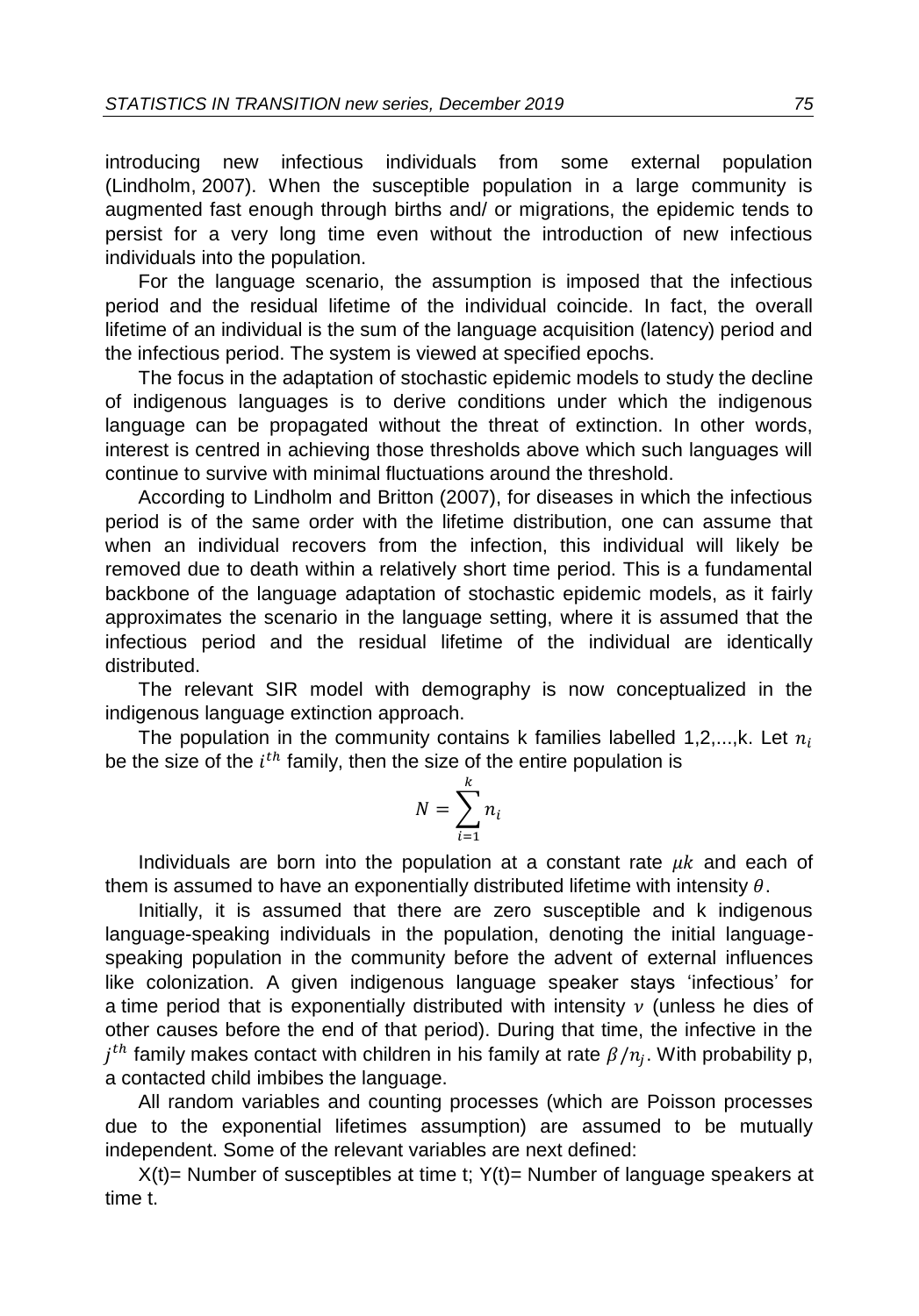$\{X(t), Y(t), t \geq 0\}$  is a Markov process with transition rates:

|                                            | tο                                | at rate                                                                           |       |
|--------------------------------------------|-----------------------------------|-----------------------------------------------------------------------------------|-------|
|                                            | $(s_i + 1, i_i)$                  | $\mu n_i$                                                                         |       |
| $\int_{(s_j, i_j)}^{From}$<br>$(s_j, i_j)$ | $(s_i - 1, i_i)$                  | $\theta s_i$                                                                      | (2.1) |
|                                            | $(s_j, i_j)$ $(s_j - 1, i_j + 1)$ | $(\beta/n(1+\varepsilon(k-1)))s_j(i_j+\varepsilon)\bigg\downarrow_{u\neq j} i_u)$ |       |
|                                            | $(s_i, i_j)$ $(s_i, i_j - 1)$     | $(\theta + v)i_i$                                                                 |       |

We are mainly interested in the susceptible (S) and language-speaking (I) population, as the recovered/ removed population is assumed to have no further influence on the indigenous language dynamics.

Non-homogeneous mixing models such as those for outbreaks in social networks are often believed to provide better predictions of the benefits of the various mitigation strategies such as isolation or vaccination (Burr and Chowell, 2008). The homogeneous mixing assumption is often an unrealistic one, but due to the tractability of their analysis, such models provide useful insights on the disease dynamics. Social structure is a type of non-homogeneous mixing, such as most individuals having preferential contact with work or family members compared to the general population.

The application of the SIR model with demography and non-homogeneous mixing to the language scenario imply that an infectious individual can mainly infect his offspring. There is a sort of family-based transmission of language ability from parent to offspring. The dynamics of the spread of the language becomes more intricate with the assumption of non-homogeneous mixing. If the population is divided into families, some families may not have any indigenous language speaker (language-free), while most others will contain a mixture of language speakers and non-speakers. As the population evolves in time, the tendency is to have an increasing number of non-language speakers, mainly the young ones born into the population but unable to imbibe their indigenous language.

It is of interest to study situations where k is large in relation to the  $n_j$ 's. This appropriately captures the scenario in communities where there are smaller family sizes in relation to the number of families in the community. It is also assumed that the contact rates within families are the same.

Define the parameter

 $\varepsilon$  = proportion of an individual's contacts that are with other families.

 $\varepsilon = 0$  implies that the families are isolated and there is no transmission between families.  $\varepsilon = 1$  implies a single large community in which there is interaction among individuals in the population irrespective of their family.

The overall infectious pressure in the entire population is kept constant regardless of the value of  $\varepsilon$ .

The standard SIR model assumes homogeneous mixing in the population, therefore results from the analysis of the standard SIR model are not applicable when the assumption of homogeneous mixing is relaxed. An appropriate analysis of the SIR model with the population divided into sub-communities has been given by Lindholm and Britton (2007). For the case with sub-communities, an infected individual in the  $j<sup>th</sup>$  family makes contacts with any given individual within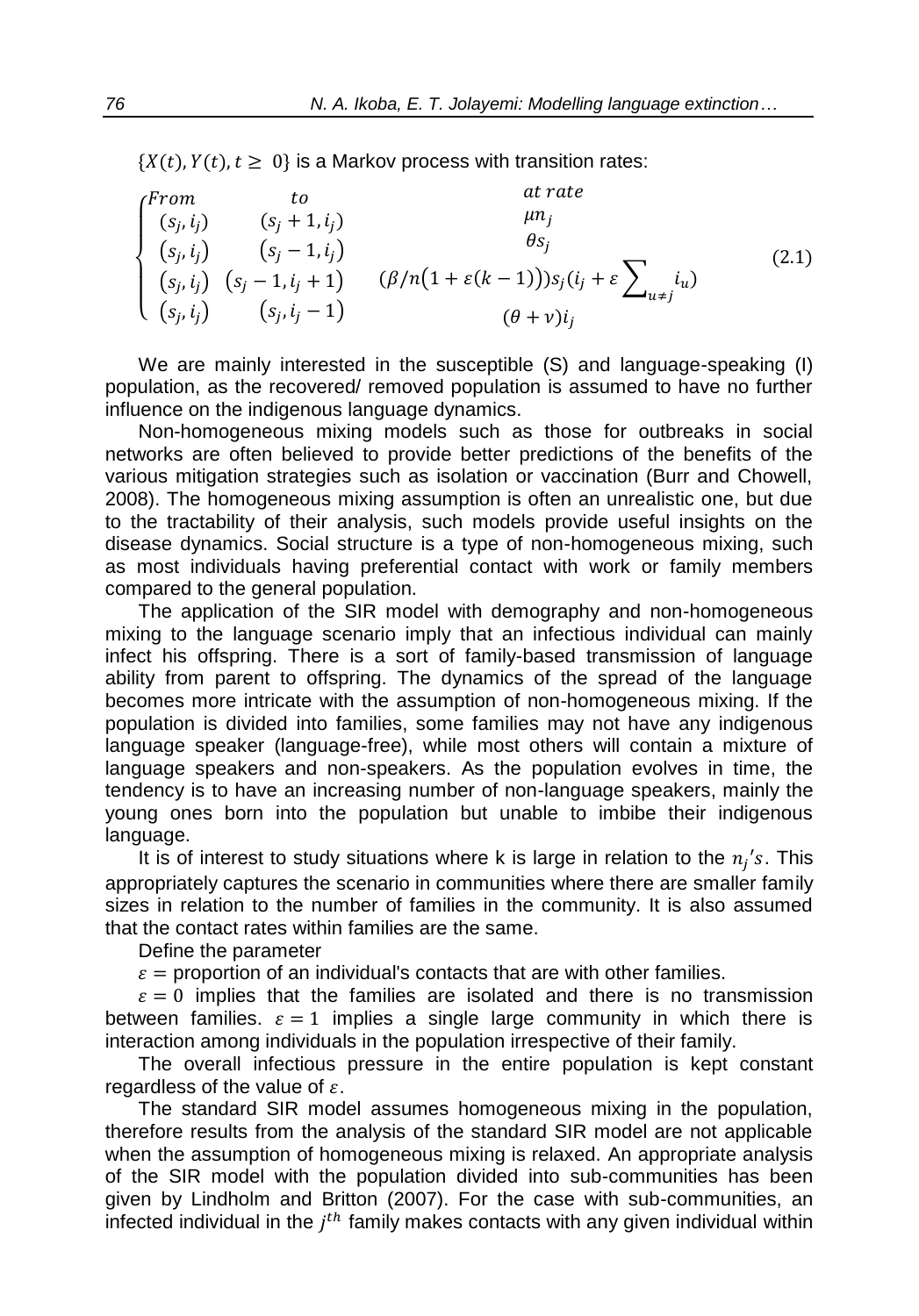its own family at rate  $\beta'/n_j$  and at rate  $\varepsilon\beta'/n$  with a given individual in any of the k-1 surrounding sub-communities, where n is taken as the mean family size in the population.

Drawing from the principles of Lindholm and Britton (2007), the probability that a contact is within the  $j^{th}$  family is

$$
Pr(within contact) = \frac{1}{1 + \varepsilon(k - 1)}
$$

and the basic reproduction number,  $R_{\rm 0}$  is given as

$$
R_0 = \frac{1}{(\theta + \nu)} \left( \frac{n\beta'}{n} + \frac{(k-1)n\beta'}{n} \right) = \frac{\beta'}{(\theta + \nu)} \left( 1 + \varepsilon(k-1) \right) \tag{2.2}
$$

Define  $\alpha = (\theta + v)/\theta$  as the ratio of mean lifetime to mean duration of language ability and  $\beta = \beta'(1 + \varepsilon(k - 1))$ , then the basic reproduction number can be expressed as

$$
R_0 = \frac{\beta}{\theta \alpha} \tag{2.3}
$$

which is of the same form as the SIR model with homogeneous mixing.

It is noted that the basic reproduction number,  $R_0$  is an increasing function of  $\varepsilon$ . In fact, it can be seen from equation (2.2) that  $R_0(1) = kR_0(0)$  and all other values of  $R_0(\varepsilon)$  are bounded in the interval  $(R_0(0), R_0(1))$ . Hence, as the value of  $\varepsilon$  increases, the basic reproduction number also increases, with the additional property that  $R_0(1)$  is an integer multiple of  $R_0(0)$ .

#### **2.2. The quasi-stationary distribution**

The quasi-stationary distribution is important when modelling endemic diseases, since interest is on the behaviour of the epidemic until it goes extinct. Similar reasoning also show that the quasi-stationary distribution in the language context is also of relevance, as a language that has progressed to the stage of quasi-stationarity has become endangered and is most likely to become extinct in the absence of any external revitalization measures. The quasi-stationary distribution of the population is defined as the conditional distribution that the process has not been absorbed after a long period of time. The endemic level can be thought of as the mean of this distribution, which the process fluctuates around (Lindholm and Britton, 2007).

Let  $Q = \{q_{x,y}\}\$  denote the quasi-stationary distribution.

$$
q_{x,y} = \lim_{t \to \infty} Pr\{X(t) = x, Y(t) = y | Y(t) > 0\}
$$

If in addition, the infectious period is exponentially distributed, then by reason of the memoryless property of the exponential distribution,

$$
Pr(T_Q > t + s | T_Q > t, (X(0), Y(0)) \sim Q) = Pr(T_Q > s | (X(0), Y(0)) \sim Q)
$$

where  $T_Q$  is the time to extinction of the language given that the process is in the quasi-stationary state.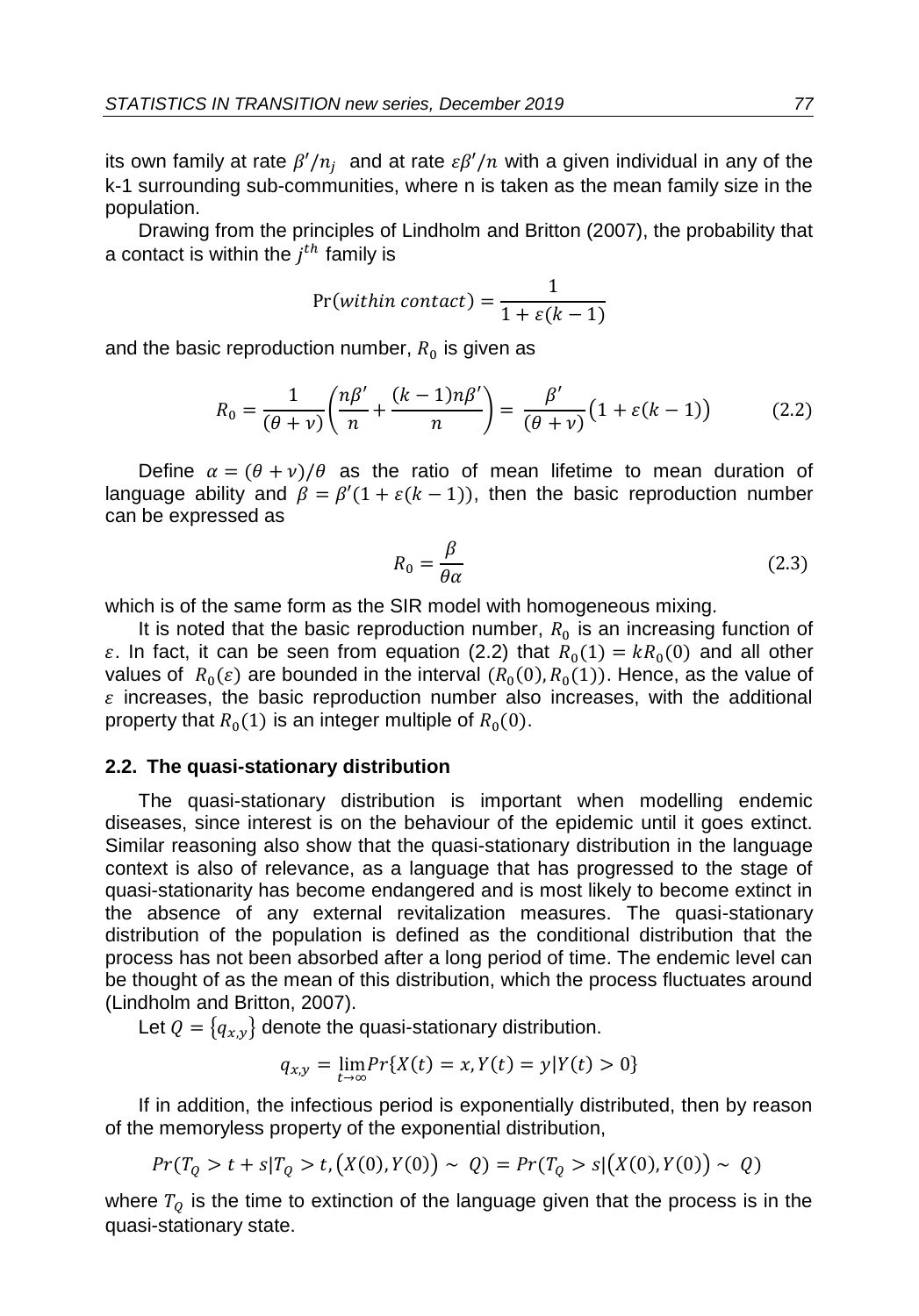A relevant proposition is next presented (Lindholm and Britton, 2007):

**Proposition 1:** The time to extinction given that the process is started in the quasi-stationary distribution  $T_0$ , is exponentially distributed with mean

$$
E(T_Q) = \tau = \frac{1}{\theta \alpha q_{,1}}\tag{2.4}
$$

where

$$
q_{,1} = \sum_{x} q_{x,1} \tag{2.5}
$$

is the marginal probability that 1 indigenous language speaker is left in the population.

Lindholm and Britton (2007) derived an approximation of  $q_{,1}$ , and thus  $T_{Q}$ using diffusion approximation.

Drawing from the central limit theorem, and with a population of size n, then approximations for the mean number of indigenous language speakers,  $\mu_{v}$  and the standard deviation,  $\sigma_{\gamma}$  are given as (Lindholm and Britton, 2007)

$$
\mu_y = n \frac{R_0 - 1}{\alpha R_0} \text{ and } \sigma_Y = \frac{\sqrt{n}}{R_0} \sqrt{(R_0 - 1 + R_0^2/\alpha)}, \text{ and when } \alpha >> R_0
$$
  

$$
\sigma_Y \approx \sqrt{n(R_0 - 1)}/R_0 \text{ and}
$$

$$
q_{,1} \approx \frac{R_0}{\sqrt{2\pi n (R_0 - 1)}} \exp\left(\frac{-n (R_0 - 1)}{2\alpha^2}\right) \tag{2.6}
$$

The quasi-stationary distribution obtained by Lindholm and Britton (2007), as presented in equation (2.6) would not be appropriate in the case where the lifetime of the individual and the infectious period are of the same order ( $\alpha$  small). This is the nature of the indigenous language dynamics, hence we propose an alternative approximation for the quasi-stationary distribution as

$$
q_{,1} \approx \frac{R_0}{\sqrt{2\pi n (R_0 - 1 + R_0^2/\alpha)}} \exp\left(\frac{-n (R_0 - 1)^2}{2\alpha^2 (R_0 - 1 + R_0^2/\alpha)}\right) \tag{2.7}
$$

which is better suited for the language characterization due to the fact that the residual lifetime and the period language ability are of the same order. It is noted that equation (2.7) reduces to equation (2.6) when  $\alpha >> R_0$ .

#### **2.3. Expected time to extinction of the language**

As established in Andersson and Britton (2000), the expected time to extinction for the homogeneous mixing case of the SIR model, using the normal approximation (equation 2.6) yields

$$
\tau \approx \frac{\sqrt{2\pi n (R_0 - 1)}}{\theta \alpha R_0} \exp\left(\frac{n (R_0 - 1)}{2\alpha^2}\right) \tag{2.8}
$$

When the life length is long in relation to the length of the infectious period, the above approximation produces too wide estimates when the sub-community sizes are only moderately large (Lindholm and Britton, 2007). A better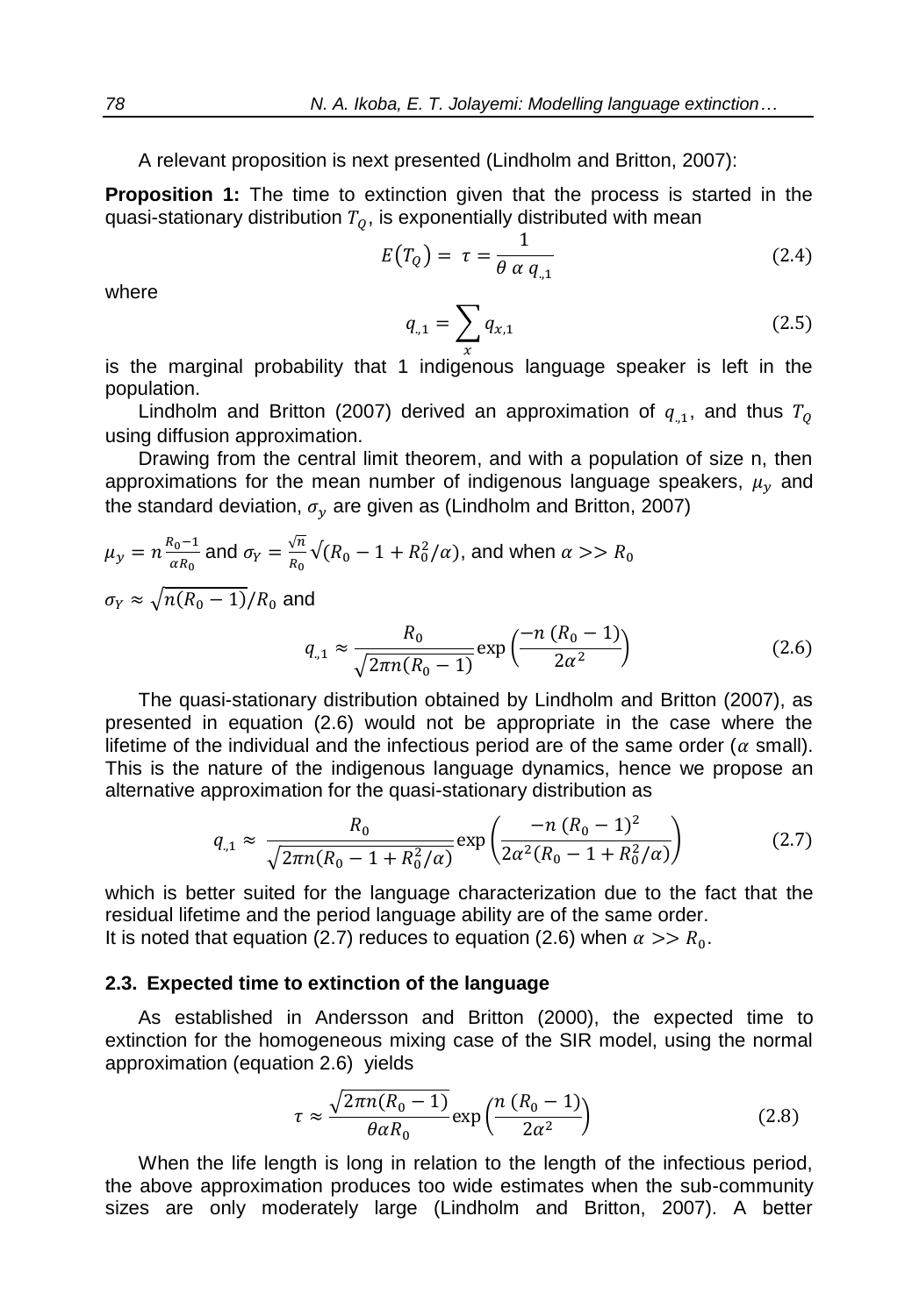approximation, well suited for the language scenario with smaller family sizes, could be obtained using equation (2.7) instead:

$$
\tau \approx \frac{\sqrt{2\pi n (R_0 - 1)}}{\theta \alpha R_0} \exp\left(\frac{n (R_0 - 1)^2}{2\alpha^2 \left(R_0 - 1 + \frac{R_0^2}{\alpha}\right)}\right)
$$
(2.9)

Under the scenario of long life length in relation to the length of the infectious period, Nasell (2005) proposed that the quasi-stationary distribution of the number of infected individuals could be approximated with a geometric distribution with  $p = 1/\mu_v$ . If  $Y \sim Geo(p)$ , then  $E(Y) = 1/p = \mu_v$ 

When the quasi-stationary distribution of Y is approximated as such, then

$$
\tau_n \approx \frac{n(R_0 - 1)}{\theta \alpha^2 R_0} \tag{2.10}
$$

The expected time to extinction when all the k families are started at the endemic level, where there is a proportion  $\varepsilon$  of contacts between families,  $\tau(\varepsilon)$ provides a credible challenge in obtaining the estimates of the mean time to extinction  $\tau$  that is dependent on  $\varepsilon$ . In actual fact,  $\tau(\varepsilon) = \tau(\varepsilon, n, k, \theta, \alpha, R_0)$ .

When  $\varepsilon = 0$ , all k families are isolated and independent, and starting at the endemic level of infection, the expected time until one of the k families recovers is  $\tau_n/k$ , due to independence and that the expected duration of an epidemic within a family is exponentially distributed with mean  $\tau_n$ . Due to the assumption that the language-free states are absorbing states of the process, when  $\varepsilon = 0$ , the expected time until one of the k-1 remaining families recovers is  $\tau_n/(k-1)$ . Repeating the argument yields

$$
\tau(0) = \tau_n \sum_{i=1}^{k} \frac{1}{i}
$$
 (2.11)

As the number of families, k increases, the sum  $\sum_{i=1}^{k} \frac{1}{i}$ i  $\frac{k}{i=1}$  approaches a finite value, its limiting value. Hence, the time to extinction will increase with greater number of families even with zero interaction between families.

On the other hand, when  $\varepsilon = 1$ , all k families behave as one large community of size  $\sum_{j=1}^k n_j$ , and we can use the SIR-HM approximation of  $\tau_n$  with n replaced by  $\sum_{j=1}^k n_j$  (Lindholm and Britton, 2007).

$$
\tau(1)=\tau_n
$$

If the  $n_j$ 's, the size of the families are small, Lindholm and Britton (2007) suggested that the geometric approximation of  $\tau_n$  may be used to approximate  $\tau(0)$  and  $\tau(1)$ , to yield

$$
\frac{\tau(0)}{\tau(1)} = \frac{1}{k} \sum_{i=1}^{k} \frac{1}{i}
$$

which is less than 1 for  $k > 1$ , and this implies that  $\tau(0) < \tau(1)$ , hence  $\tau(\varepsilon)$  is an increasing function.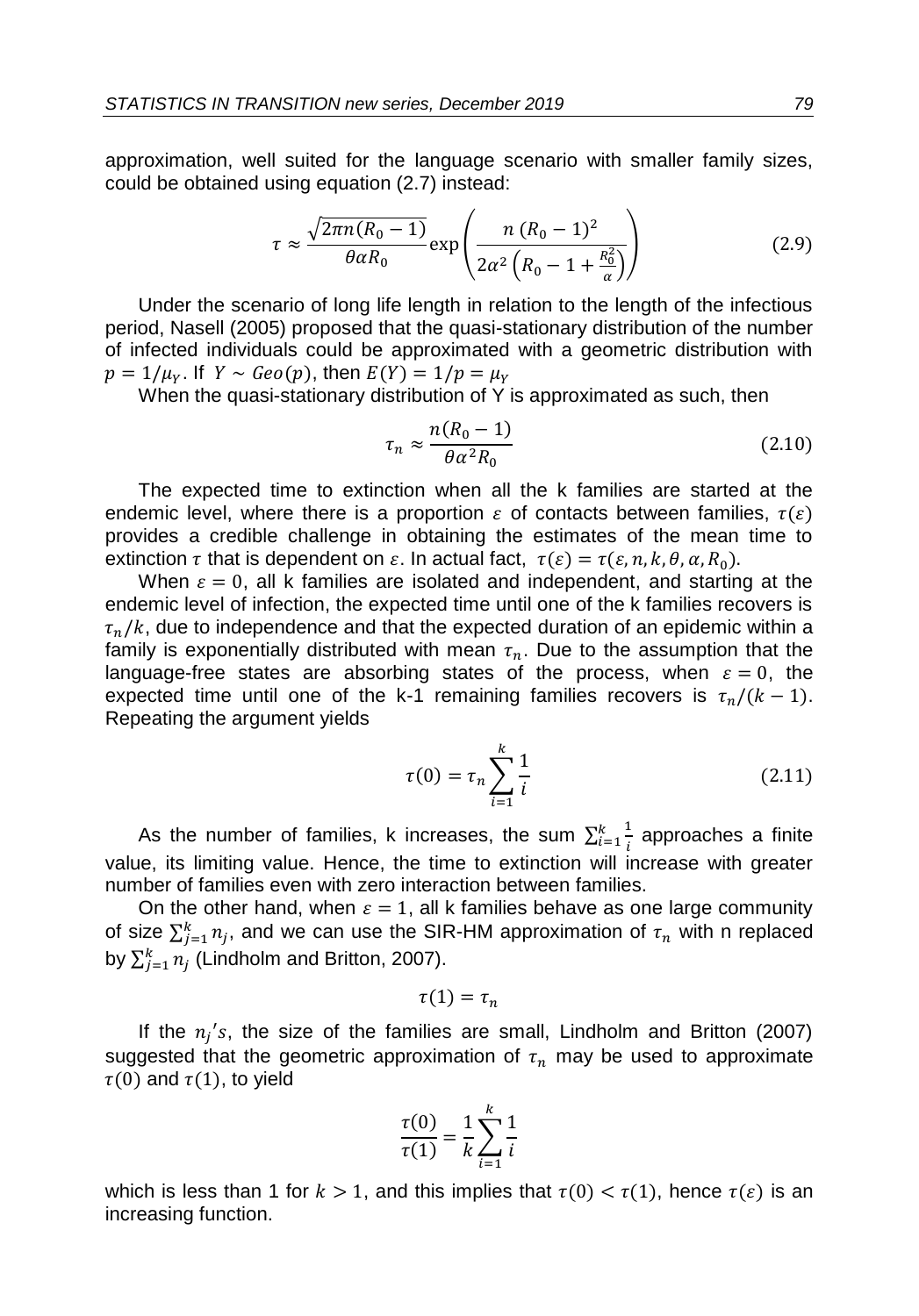For large sizes of the families, Lindholm and Britton (2007) also suggested that the truncated normal approximation of  $\tau_n$  should be used. Furthermore, for population sizes such that  $\mu_Y / \sigma_Y > 3$  and with  $\alpha >> R_0$ ,  $\tau_n$  is approximated by equation (2.8), and  $\frac{\tau(0)}{\tau(1)}$  is also smaller than 1 for sufficiently large n.

As established by Andersson and Britton (2000), the stationary points of the process are the language-free state (1,0) and

$$
(\hat{x}, \hat{y}) = \left(\frac{v+\theta}{\beta}, \frac{\theta}{v+\theta}\left(1 - \frac{v+\theta}{\beta}\right)\right) = \left(\frac{1}{R_0}, \frac{R_0 - 1}{\alpha R_0}\right)
$$
(2.12)

It should be noted that the language-free state (1,0) is stable for  $R_0 < 1$  and unstable for  $R_0 > 1$ . The point  $(\hat{x}, \hat{y})$  is stable for  $R_0 > 1$  (and is otherwise negative).

If  $R_0 < 1$ , the language is predicted to die out fairly quickly in the community, and if  $R_0 > 1$  then it will rise towards a positive level called the endemic level.

The basic reproduction number,  $R_0$  works as a threshold determining the dynamics of the indigenous language, and is dimensionless. If  $R_0 \le 1$ , the language will go extinct rather quickly. Otherwise the language has a positive probability to persist in the population over a long period of time.

Using principles from the Central Limit Theorem, let us assume that  $R_0 > 1$ and suppose that the process is started close to the endemic level  $(n\hat{x}, n\hat{y})$ . The process is positively recurrent and it will become absorbed into the set of language-free states  $\{(i, 0), i \geq 0\}$  in finite time. Prior to absorption, small fluctuations may be observed around the endemic level and the nature of these fluctuations can be examined. Define for  $t \geq 0$ 

$$
(\tilde{X}_{t_i}, \tilde{Y}_{t_i}) = \sqrt{n}(\bar{X}_{t_i} - x(t_i), \bar{Y}_{t_i} - y(t_i))
$$

Andersson and Britton (2000) established that  $(\tilde{X}_{t_i}, \tilde{Y}_{t_i})$  converges weakly on compact time intervals to a Gaussian process  $(\tilde{X}, \tilde{Y})$  with mean vector 0 and covariance matrix Σ.

The time to extinction of the indigenous language,  $T<sub>o</sub>$  is defined as (Andersson and Britton, 2000)

$$
T_Q = \inf\{i \ge 0 : Y(t_i) = 0\}
$$

 $T<sub>o</sub>$  is finite for any fixed population size if  $R<sub>0</sub> > 1$ .

According to Andersson and Britton (2000), it is a classical (and very difficult) problem to obtain the estimates of  $T_0$ . Not even the expected value  $E(T_0)$  is easily estimated. One approach is to let the population size to become very large and regard language extinction as the result of a large deviation from a high endemic level. In this regard, asymptotic approximations of  $E(T<sub>o</sub>)$  are available. There is also an heuristic derivation of an approximate expression for  $E(T<sub>0</sub>)$  (Nasell, 1999),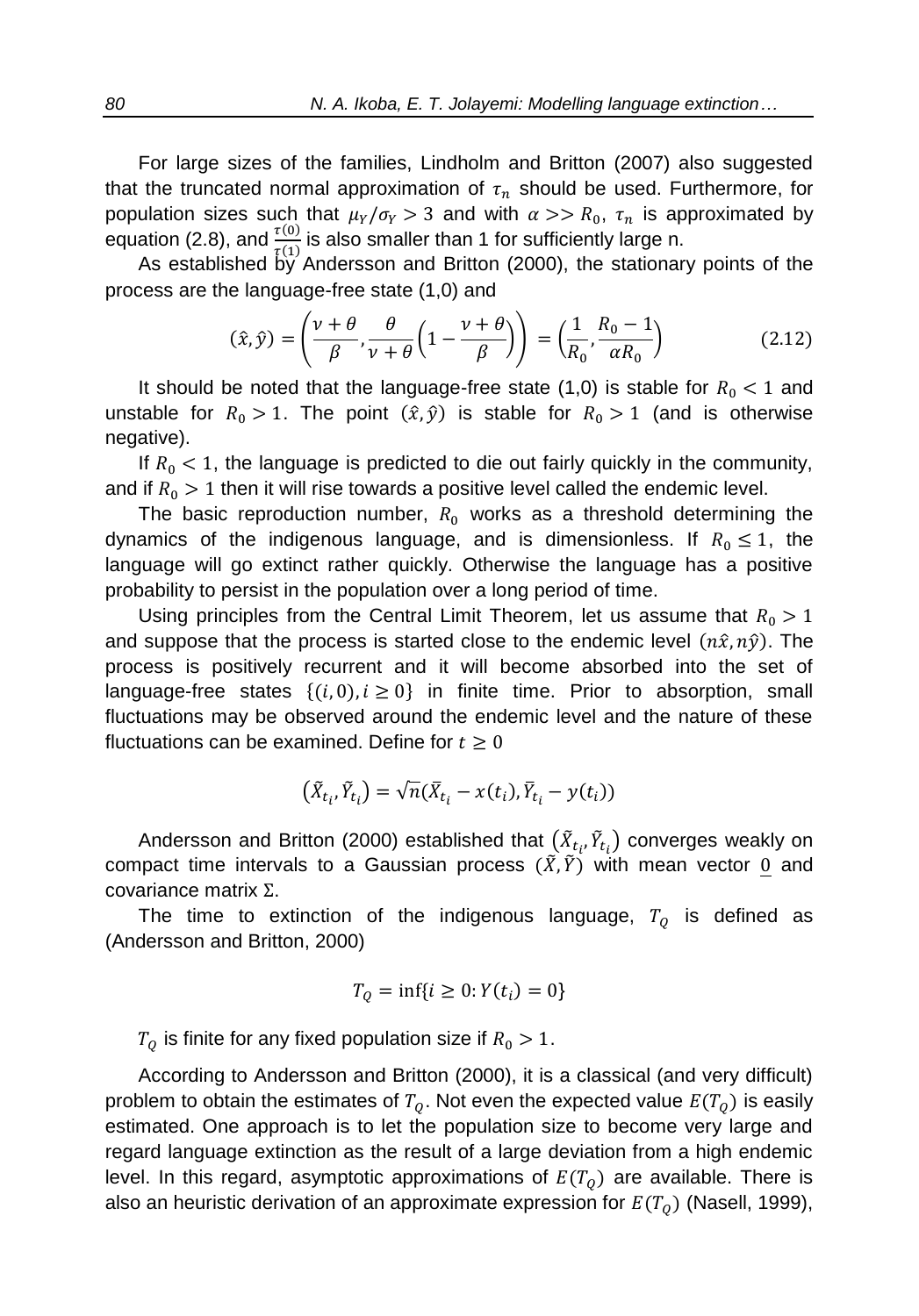noting that the coefficient of variation of the number of infectious individuals in endemicity is given by

$$
\frac{\sqrt{n\hat{\Sigma}_{22}}}{n\hat{y}} = \frac{\sqrt{n\left(R_0 - 1 + \frac{R_0^2}{\alpha}\right)}}{R_0} \frac{\alpha R_0}{n(R_0 - 1)} \approx \frac{\alpha}{\sqrt{n(R_0 - 1)}}
$$
(2.13)

The last approximation is appropriate when  $\alpha >> R_0^2$ .

For a real-life disease in a community with heterogeneous mixing, extinction may be caused by a normal fluctuation from a not so high endemic level or by a large deviation from a high level. In other words, in the absence of a catastrophe that may wipe out the disease and the population, the extinction of the disease follows a gradual process.

Simulation results from Andersson and Britton (2000) also show that, for realistic parameter values, the Nasell (1999) formula gives a much better approximation to the observed time to extinction than does the formula derived by van Herwaarden and Grasman (1995).

The distribution of  $T_Q$  depends on the parameters  $R_0$ ,  $\alpha$ , and  $\theta$  as well as the size of the population. The extinction times will increase as the basic reproduction number increases. In fact, a population that sufficiently reproduces itself will have a high value of  $R_{\rm 0}$ , which in turn, will produce higher extinction times.

#### **2.4. Threshold of endemicity of the language**

At endemicity, the system fluctuates minimally around the endemic level. For the process  $\{X(t), Y(t), t \geq 0\}$ , we are interested in the proportion of indigenous language speakers at time t. We introduce the random variable

$$
Z(t) = \frac{Y(t)}{X(t) + Y(t)} = \frac{Y(t)}{N(t)}
$$

At time t=0, it is assumed that there are no susceptible individuals and m language-speaking individuals, that is, the initial population had indigenous language ability. This implies that  $Z(0) = 1$ . The value of the random variable  $Z(t)$ at the endemic level,  $(\hat{z}(t))$  is the threshold beyond which the language becomes endangered, called the *threshold of endemicity*. Once this threshold is reached, there is a high probability that the language will become extinct in the population in finite time, in the absence of any external intervention.

The threshold of endemicity is given as

$$
\hat{z} = \frac{\hat{y}}{\hat{x} + \hat{y}} = \frac{R_0 - 1}{\alpha + R_0 - 1}
$$
\n(2.14)

Once a language gets to the endemic level, then the possibility of extinction from that point onwards can be very high. At the endemic level, there are small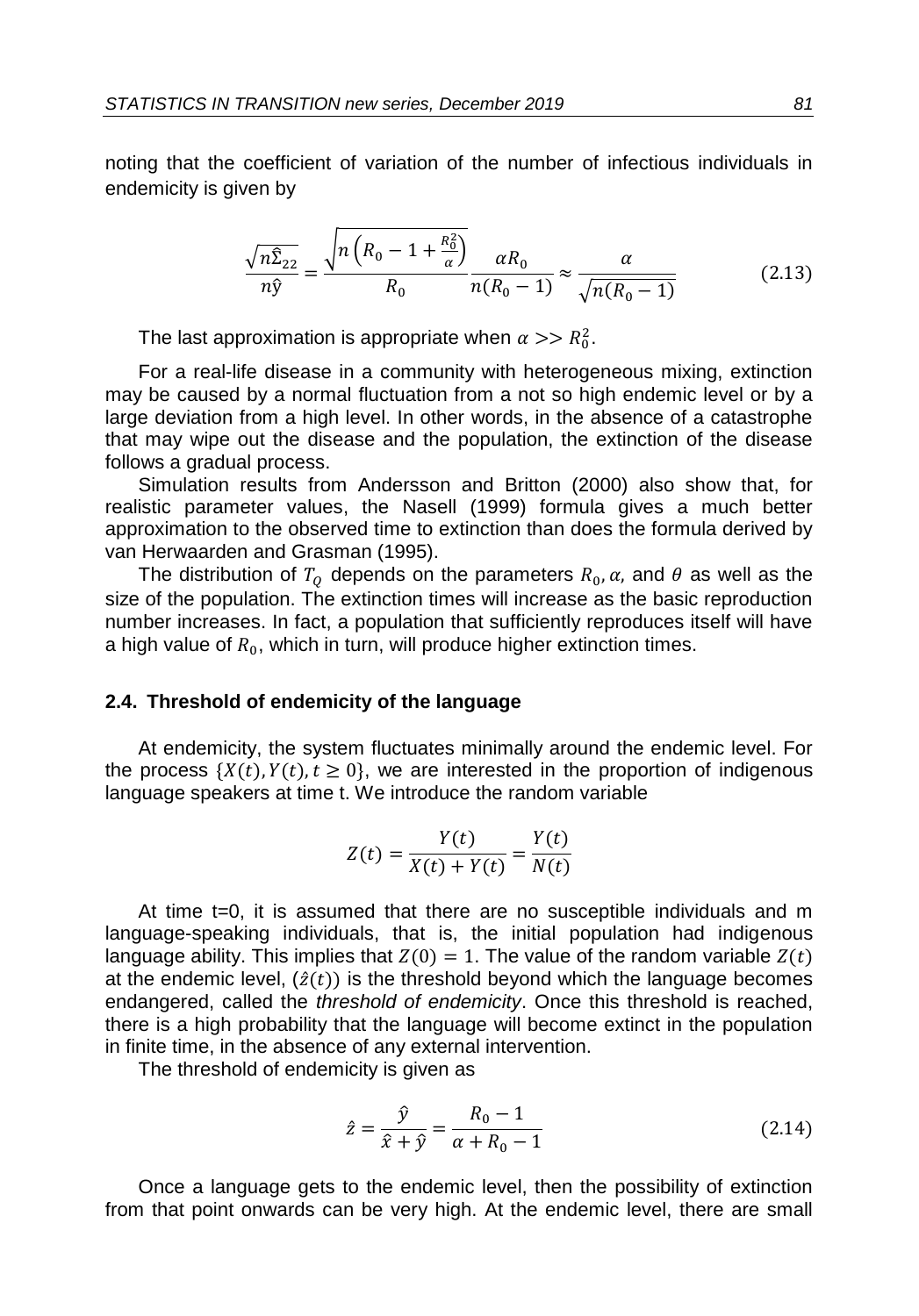fluctuations before extinction. The endemic level is a somewhat stationary position of the process.

For language survivability, there should only be a small proportion of families in the language-free state.

### **2.5. Parameter estimation**

In order to estimate the parameters of the SIR model of language extinction for a specified indigenous language, input parameters like the birth rate, life expectancy, language transfer rate, mean language-speaking period, mean family sizes, etc, have to be extracted from historical data or via a survey of the language. These parameters are the inputs needed to obtain the estimates derived in the previous section.

Using these input parameters, the basic reproduction number is computed, the expected time to extinction is also obtained, as well as all the other relevant metrics to ascertain the virility of the indigenous language, as described in the previous section.

### **3. Results and discussions**

An indigenous language survey was conducted in some cities in Nigeria in 2016 and language use data was extracted for some tribes over two generations. The questionnaire was constructed such that a respondent could provide demographic information and details on the language ability of his siblings and children, if any. In addition, data on the fertility profile of Nigerian women and average life expectancy of Nigerians, obtained from the 2013 Nigeria Demographic Health Survey (NDHS) (NPC, 2014) were used as inputs to estimate the model parameters for the surveyed languages.

The surveyed languages were Yoruba, Igbo, Bini, Urhobo, Esan and Isoko. Apart from the major languages of Yoruba and Igbo, the other languages emanate mainly from Edo and Delta states in the Niger Delta region of Nigeria.

The questionnaire contained 19 brief questions with the goal of eliciting information on the basic demographic characteristics of the respondent, indigenous language use ability of the respondent's sibling as well as the respondent's children, if any. The questionnaire also contained questions relating to the possible reasons for lack of intergenerational transfer of language ability from parent to children. A total of 607 respondents provided language use data on themselves, their parents, siblings and their children, if any. Hence, the data contained information on over 5,000 persons across three generations.

Data from the indigenous language survey questionnaire were processed via the Statistical Package for the Social Sciences (SPSS) and R computing software to yield the relevant estimates of the conceptualized model parameters.

Table 1 is a summary of the estimates of the model input parameters for the group of parents and non-parents (first and second generation, respectively) surveyed in the various languages. Table 2 captures the estimates of the quasistationary distribution, time to extinction, and threshold of endemicity, for the two generations. The estimate of the mean lifetime was 54 years (NPC, 2014), and this was assumed to be the same for all the languages.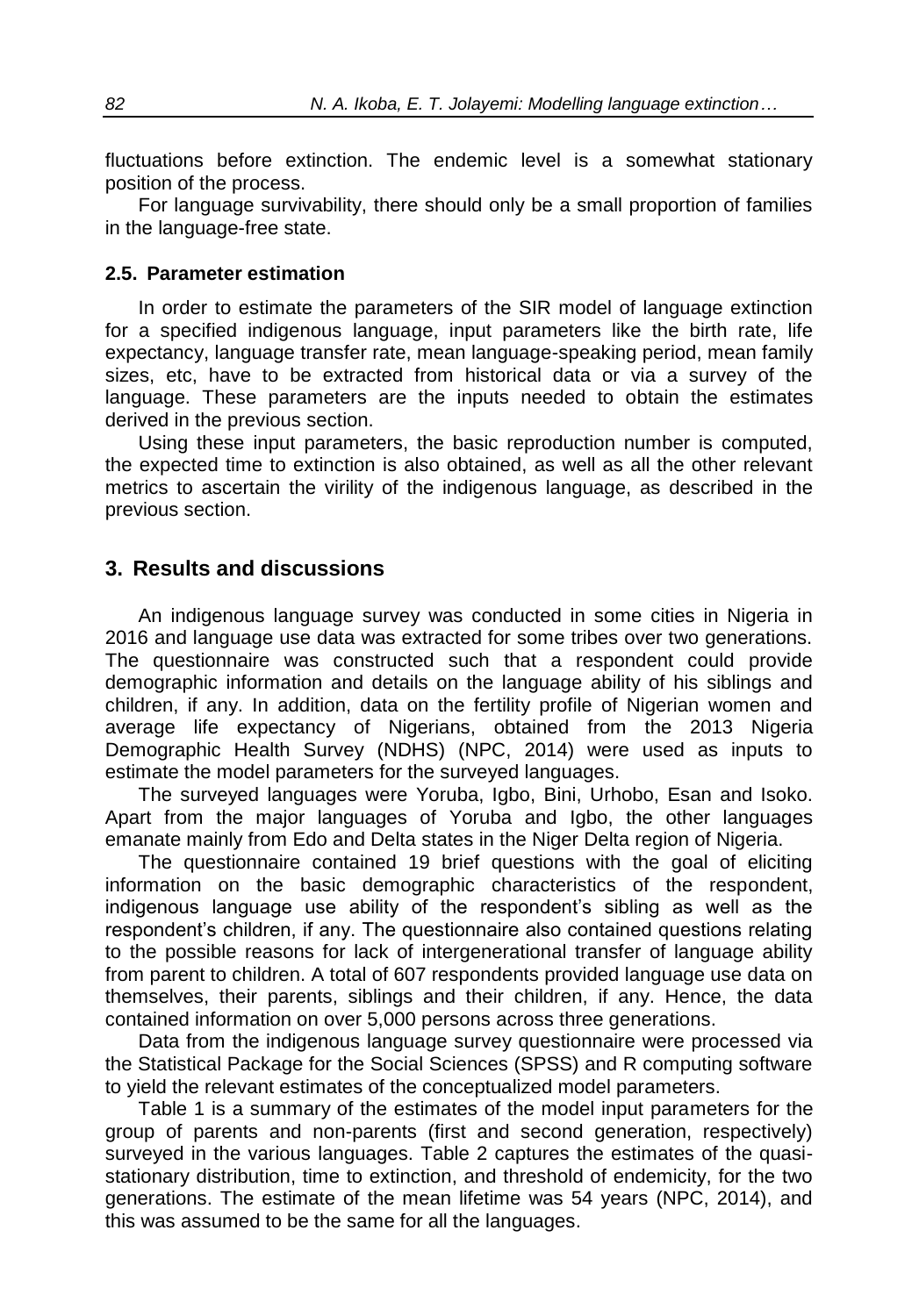**Table 1.** Estimates of the model input parameters (mean family size n, birth rate  $\mu$ , indigenous language transfer rate  $\beta$ , basic reproduction number  $R_0$ , mean duration of the language transmission period  $1/v$ , and the ratio mean lifetime to the mean period of language ability  $\alpha$ ) for the first (1<sup>st</sup>) and second (2<sup>nd</sup>) generations respectively

|          | n               |                 | $\mu$           |                 | β               |                 | $R_0(0.001)$    |                 | $R_0$           |                 | $1/\nu$ |          |
|----------|-----------------|-----------------|-----------------|-----------------|-----------------|-----------------|-----------------|-----------------|-----------------|-----------------|---------|----------|
| Language | 1 <sup>st</sup> | 2 <sub>nd</sub> | 1 <sub>st</sub> | 2 <sub>nd</sub> | 1 <sup>st</sup> | 2 <sub>nd</sub> | 1 <sup>st</sup> | 2 <sub>nd</sub> | 1 <sup>st</sup> | 2 <sub>nd</sub> |         | $\alpha$ |
| Igbo     | 8               | 5               | 5.97            | 2.82            | 5.61            | 1.80            | 4.22            | 1.35            | 3.83            | 1.23            | 25      | 3.16     |
| Yoruba   | 8               | 5               | 5.84            | 3.04            | 5.39            | 1.44            | 4.00            | 1.80            | 3.64            | 1.64            | 26      | 3.08     |
| Urhobo   | 9               | 5               | 6.27            | 3.04            | 4.43            | 1.44            | 3.33            | 1.08            | 3.03            | 0.98            | 25      | 3.16     |
| Esan     | 9               | 6               | 6.20            | 3.78            | 5.57            | 2.61            | 4.08            | 1.91            | 3.71            | 1.74            | 27      | 3.00     |
| Bini     | 9               | 5               | 7.09            | 3.00            | 6.46            | 1.50            | 4.68            | 1.09            | 4.25            | 1.00            | 28      | 2.93     |
| Isoko    | 10              | 5               | 7.21            | 2.25            | 5.90            | 1.06            | 4.49            | 0.81            | 4.08            | 0.73            | 24      | 3.25     |
| Others   | 10              | 5               | 7.11            | 3.17            | 6.29            | 1.83            | 4.61            | 1.34            | 4.19            | 1.22            | 27      | 3.00     |

**Table 2.** Estimates of the marginal quasi-stationary distribution  $(q_{,1})$ , time to extinction  $(\tau)$  and threshold of endemicity  $(\hat{z})$  for the languages surveyed for the first (1<sup>st</sup>) and second ( $2<sup>nd</sup>$ ) generations respectively

|               | $q_{.1}$        |                 | $\tau_n$ |                 | $\tau(0)$       |                 | τ               |                 | $(\hat{z})$     |                 |
|---------------|-----------------|-----------------|----------|-----------------|-----------------|-----------------|-----------------|-----------------|-----------------|-----------------|
| Language      | 1 <sup>st</sup> | 2 <sub>nd</sub> | 1st      | 2 <sub>nd</sub> | 1 <sup>st</sup> | 2 <sub>nd</sub> | 1 <sup>st</sup> | 2 <sub>nd</sub> | 1 <sup>st</sup> | 2 <sub>nd</sub> |
| Igbo          | 0.1286          | 0.2558          | 32.0     | 5.06            | 165.82          | 26.25           | 132.84          | 66.8            | 0.47            | 0.07            |
| Yoruba        | 0.1275          | 0.2213          | 33.1     | 11.13           | 171.67          | 57.74           | 137.65          | 79.3            | 0.46            | 0.17            |
| Urhobo        | 0.1245          | 0.3280          | 32.61    |                 | 169.15          | -               | 137.26          | 52.1            | 0.39            |                 |
| Esan          | 0.1104          | 0.1930          | 39.44    | 15.31           | 204.61          | 79.42           | 163.02          | 93.2            | 0.47            | 0.20            |
| Bini          | 0.1022          | 0.3053          | 43.33    | 0               | 224.78          | 0               | 180.34          | 60.4            | 0.53            | $\Omega$        |
| Isoko         | 0.1040          | ۰               | 38.59    | ۰               | 200.20          | ٠               | 159.84          | -               | 0.49            |                 |
| <b>Others</b> | 0.0941          | 0.2524          | 45.68    | 5.41            | 236.96          | 28.06           | 191.34          | 71.3            | 0.52            | 0.07            |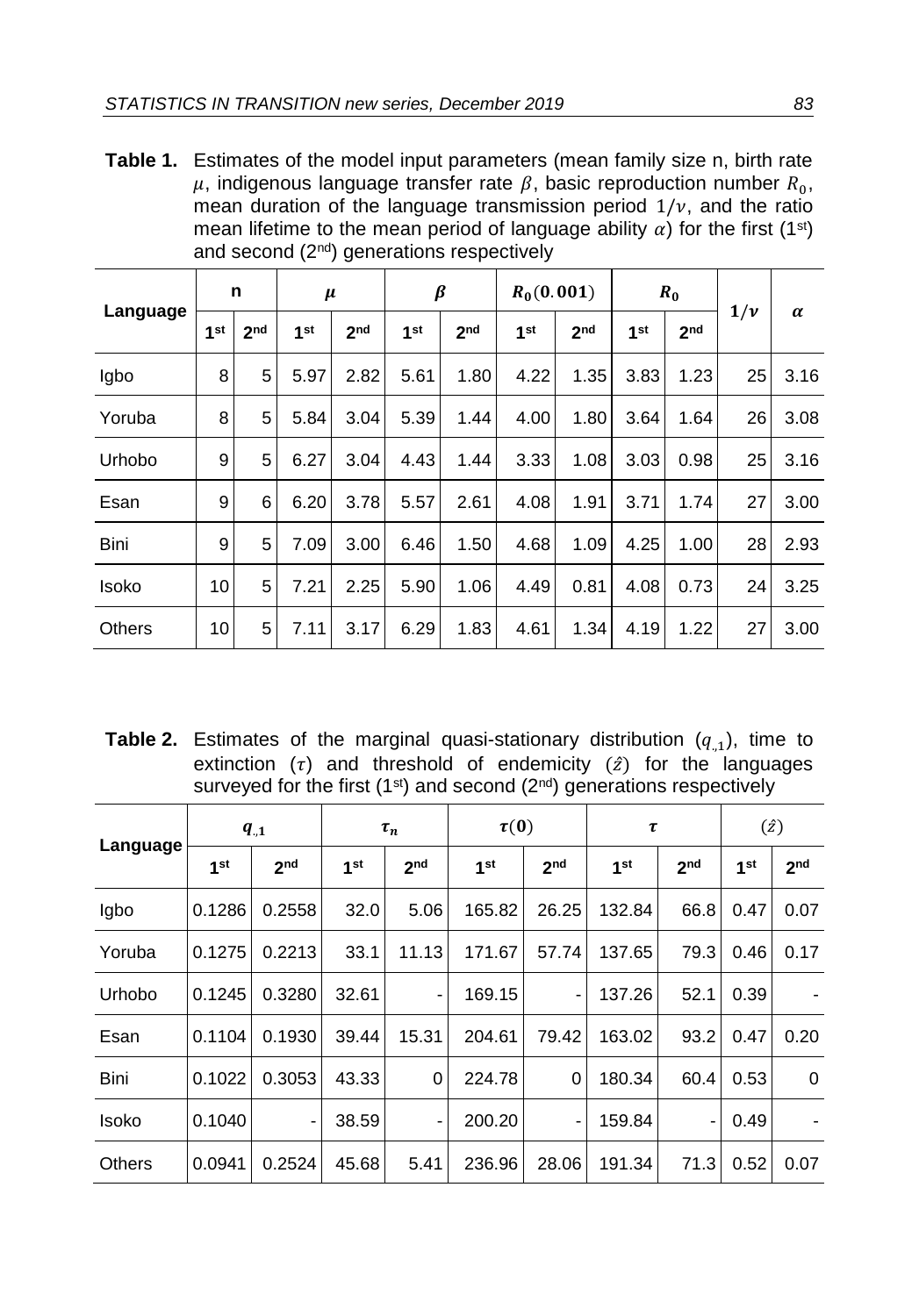The mean family sizes n, ranged from 5 to 10. In order to ensure that all the time variables were in the same unit of time, the corresponding annual birth rate based on the generational birth rates were computed and used for the subsequent calculations. The mean infectious period  $1/\nu$  was taken as the difference between the mean lifetime and the mean age at marriage. It varied across the languages surveyed.

Since the number of households in Enumeration Areas (EAs), the basic sampling unit in Nigerian population censuses, ranged between 80 and 100, we chose a value of  $k=100$ , which is a reasonable value for the number of households in a typical community.

For the choice of minimal interaction between families, we chose a value of  $\varepsilon = 0.001$ , which is smaller than Lindholm and Britton (2007) choice of  $1/365=0.0027$  and yields  $Pr(within contact) = 0.91$ , in comparison with Lindholm and Britton (2007) choice which yields  $Pr (within \, contact) = 0.79$ .

The choice of the value of  $\varepsilon$ , the proportion of an individual's language interaction with other families was motivated by the desire to keep the probability of inter-family interaction below 0.1. That is, we desired that the probability of within family interaction should be around 0.9, or that 90% of the language interactions among children should be within their family, enforcing the assumption of intergenerational transfer of language ability from parent to children.

The basic reproduction number  $R_0$  when  $\varepsilon = 0.001$  was slightly higher than the corresponding value when  $\varepsilon = 0$  for all the tribes. The values of  $R_0$  were between 3.03 and 4.68 for the first generation data and between 0.73 and 1.80 for the second generation data.

The values of  $\alpha$ , the ratio of life's length to the length of the infectious period, were between 2.93 and 3.25 among the tribes. We observed minimal variation in the values of  $\alpha$ , pointing to the fact that similar conditions affect individuals in the population irrespective of their language.

The marginal distribution of 1 infectious individual in the family at quasistationarity,  $q_{1,1}$ , had 0.13 as its largest values in the first generation (corresponding to the Igbo language) and 0.33 for the Urhobo language in the second generation.

Due to the generational decline in the values of  $R_0$ , the expected time to extinction for the families,  $\tau_n$  also exhibited declines between the two generations. Similarly, the same scenario is replicated for  $\tau(0)$  and  $\tau$ .

The threshold of endemicity  $\hat{z}$  also showed sometimes sharp decline between both generations across the surveyed languages. However, as should be expected for languages on the lower fringes of the extinction scale, the declines were steeper. The Urhobo and Bini languages had the lowest threshold of endemicity. Higher values of  $\hat{z}$  imply that the process will remain in endemicity for a longer time before it is absorbed, while lower values imply that the process will only spend little time until absorption.

Once the process gets to endemicity/ quasi-stationarity, then in finite time, in the absence of any external intervention, the process will be absorbed even with  $R_0 > 1$ .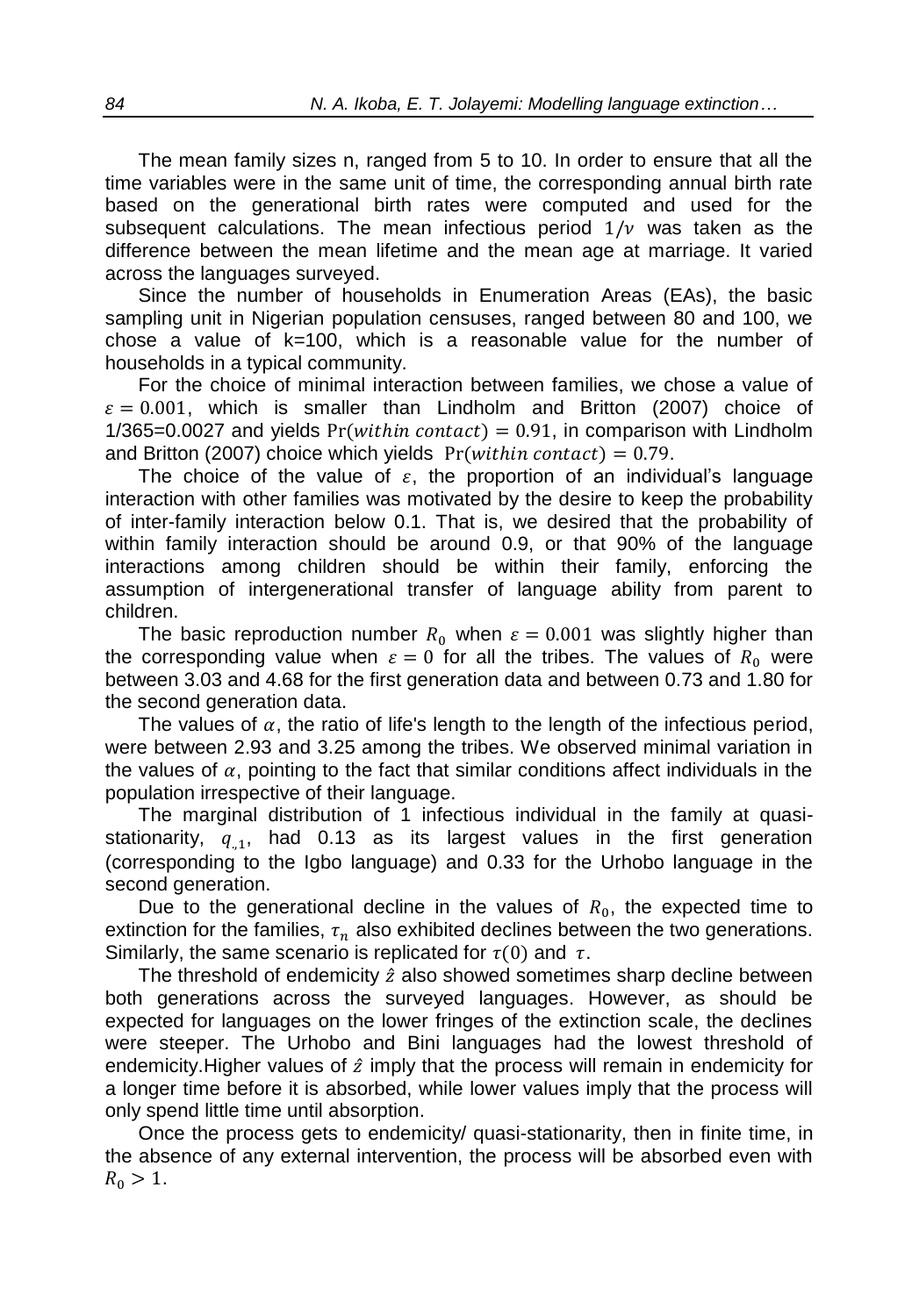For the language to remain virile, it should be far away from the quasistationary level and programmes and policies put in place to ensure steady growth of the language-speaking population.

The total fertility rate, which is the expected number of children an average Nigerian woman would have born at the end of the childbearing cycle (15–49 years) was about 5.5 (NPC, 2014). This value was not too far off from our survey data for all the tribes.

## **4. Conclusion**

The SIR model of language extinction provides a useful approach to ascertaining the status of any language globally, with the use of historical or survey data. This conceptualization therefore provides a tool that can be deployed to document the status of the world's numerous indigenous languages.

On the basis of the expected time to extinction, conditioned on quasistationarity, several of the surveyed Nigerian languages were seen to be in precarious conditions, while a few others are seemingly virile based on a high language transfer quotient within families. While it is difficult to correctly predict the time to extinction due to the limited nature of the survey, the rapid decline in indigenous language ability among younger Nigerians point to the possibility of extinction as the older generation exit the population.

The threshold of endemicity, which reflects the proportion of the languagespeaking population in stationarity, also point to decline and threat of extinction in relation to the younger generation across the surveyed Nigerian languages.

The goal of indigenous language stakeholders is to enhance the level of use of the indigenous language in both private and public domains. In essence, language practitioners will desire the value of  $\varepsilon$  to be very close to 1. That will signal the virility of any indigenous language

In the presence of historical data, the model could provide a good perspective of the indigenous language dynamics vis a vis demographic, economic and social changes. In such situations, the progression of any indigenous language could be tracked effectively, so that when the proportion of speakers fall below the allowed threshold, necessary short-term and long-term interventions could be made by governments and other stakeholders.

Areas of possible extension of the model framework are given below:

- i. The model could be modified to accommodate greater heterogeneities (age, sex, location, etc), as there could be certain segments of the population with varying indigenous language transmission rates and residual lifetimes;
- ii. a simulation scheme could be conceptualized and developed to sufficiently capture the dynamics of any language decline, using initial parameter estimates obtained from survey or historical data;
- iii. the value of the global infection rate can be modelled as a function of k, the number of families in the population, as the present model produces estimates of  $R_0$  that tend to be far higher as k increases;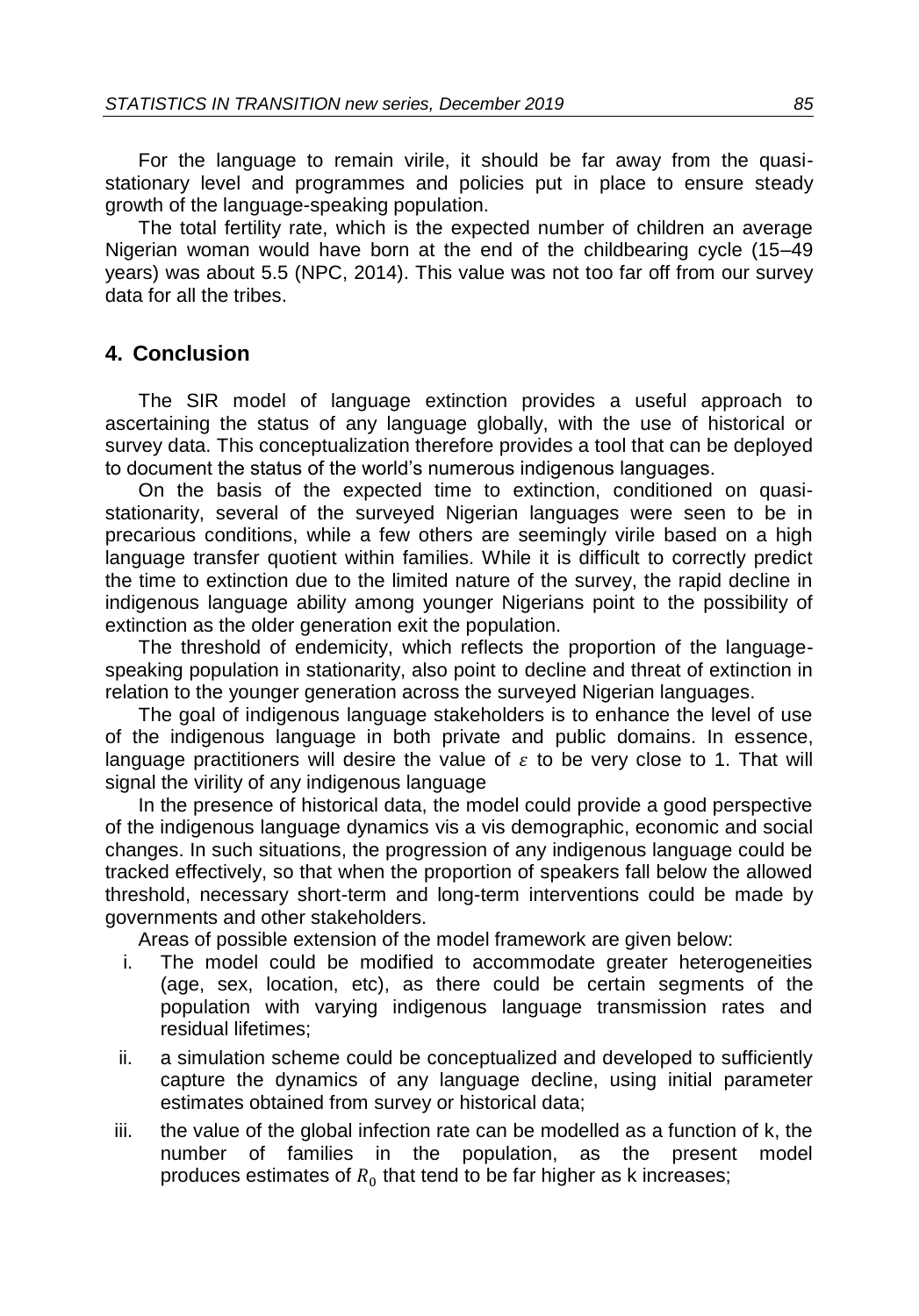iv. better approximations for the expected time to extinction could be designed when

there are smaller family sizes; and

v. models that adequately accommodate the transient behaviour of language decline over times could be developed to study the indigenous languages.

# **REFERENCES**

- ALLEN, L., BURGIN, A. M., (2000). Comparison of Deterministic and Stochastic SIS and SIR Models in Discrete Time. Mathematical Biosciences, 163, pp. 1–33.
- ANDERSSON, H., BRITTON, T., (2000). Stochastic Epidemic Models and Their Statistical Analysis, Lecture Notes, Department of Mathematics, Stockholm University, Sweden.
- BALL, F. G., LYNE, O. D., (2000). Stochastic Multitype SIR Epidemics among a Population Partitioned into Households, Adv. in App. Prob., 33, pp. 99–123.
- BILLINGS, L., MIER-Y-TERAN-ROMERO, L., LINDLEY, B., SCHWARTZ, I., (2013). Intervention-Based Stochastic Disease Eradication, PLoS ONE 8(8): e70211.
- BURR, T. L., CHOWELL, G., (2008). Signatures of Non-Homogeneous Mixing in Disease Outbreaks. Mathematical and Computer Modelling, 48, pp. 122–140.
- CRYSTAL, D., (2000). Language Death, New York: Cambridge University Press.
- DALEY, D. J., KENDALL, D. G., (1964). Epidemics and Rumours. Nature, 204 (4963), 1118.
- DOBSON, A. P., CARPER, E. R., (1996). Infectious Diseases and Human Population History, BioScience, 46(2), pp. 115–126.
- HAGENAARS, T. J., DONNELY, C. A., FERGUSON, N. M., (2004). Spatial Heterogeneity and the Persistence of Infectious Diseases. J. Theo. Bio., 203, pp. 33–50.
- LEWIS, M. PAUL, GARY F., SIMONS, CHARLES, D. FENNIG, (eds.)., (2015). Ethnologue: Languages of the World, Eighteenth edition. Dallas, Texas: SIL International. www.ethnologue.com.
- LINDHOLM, M., (2007). Stochastic epidemic models for endemic diseases: the effect of population heterogeneities. Research Report 2007:10, Licentiate thesis, Department of Mathematics, Stockholm University, Sweden.
- LINDHOLM, M., BRITTON, T., (2007). Endemic persistence or disease extinction: the effect of separation into families, Theo. Pop. Bio., 72, pp. 253–263.
- NASELL, I., (1999). On the time to extinction in recurrent epidemics. Journal of the Royal Statistical Society, B 61, pp. 309–330.